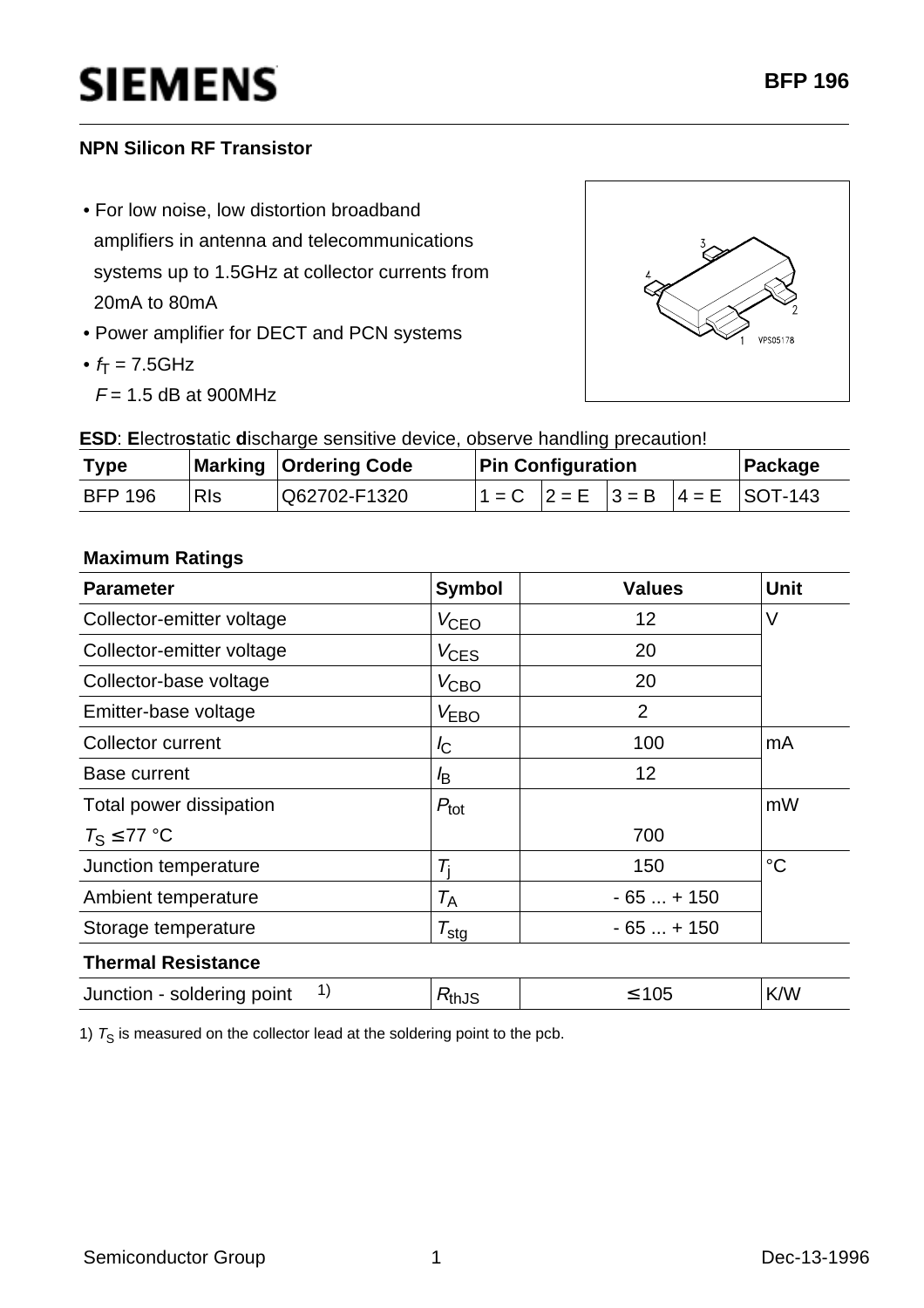| <b>Parameter</b>                            | <b>Symbol</b>    | <b>Values</b>            |      |                | <b>Unit</b> |  |  |  |
|---------------------------------------------|------------------|--------------------------|------|----------------|-------------|--|--|--|
|                                             |                  | min.                     | typ. | max.           |             |  |  |  |
| <b>DC Characteristics</b>                   |                  |                          |      |                |             |  |  |  |
| Collector-emitter breakdown voltage         | $V_{(BR)CEO}$    |                          |      |                | V           |  |  |  |
| $I_{\rm C}$ = 1 mA, $I_{\rm B}$ = 0         |                  | 12                       |      | $\blacksquare$ |             |  |  |  |
| Collector-emitter cutoff current            | $I_{\text{CES}}$ |                          |      |                | μA          |  |  |  |
| $V_{\text{CE}}$ = 20 V, $V_{\text{BE}}$ = 0 |                  |                          |      | 100            |             |  |  |  |
| Collector-base cutoff current               | $I_{CBO}$        |                          |      |                | nA          |  |  |  |
| $V_{CB}$ = 10 V, $I_E$ = 0                  |                  |                          |      | 100            |             |  |  |  |
| Emitter-base cutoff current                 | $I_{EBO}$        |                          |      |                | μA          |  |  |  |
| $V_{EB} = 1$ V, $I_C = 0$                   |                  | $\overline{\phantom{0}}$ |      | 1              |             |  |  |  |
| DC current gain                             | $h_{FE}$         |                          |      |                |             |  |  |  |
| $I_{\rm C}$ = 50 mA, $V_{\rm CE}$ = 8 V     |                  | 50                       | 100  | 200            |             |  |  |  |

**Electrical Characteristics** at  $T_A = 25^{\circ}$ C, unless otherwise specified.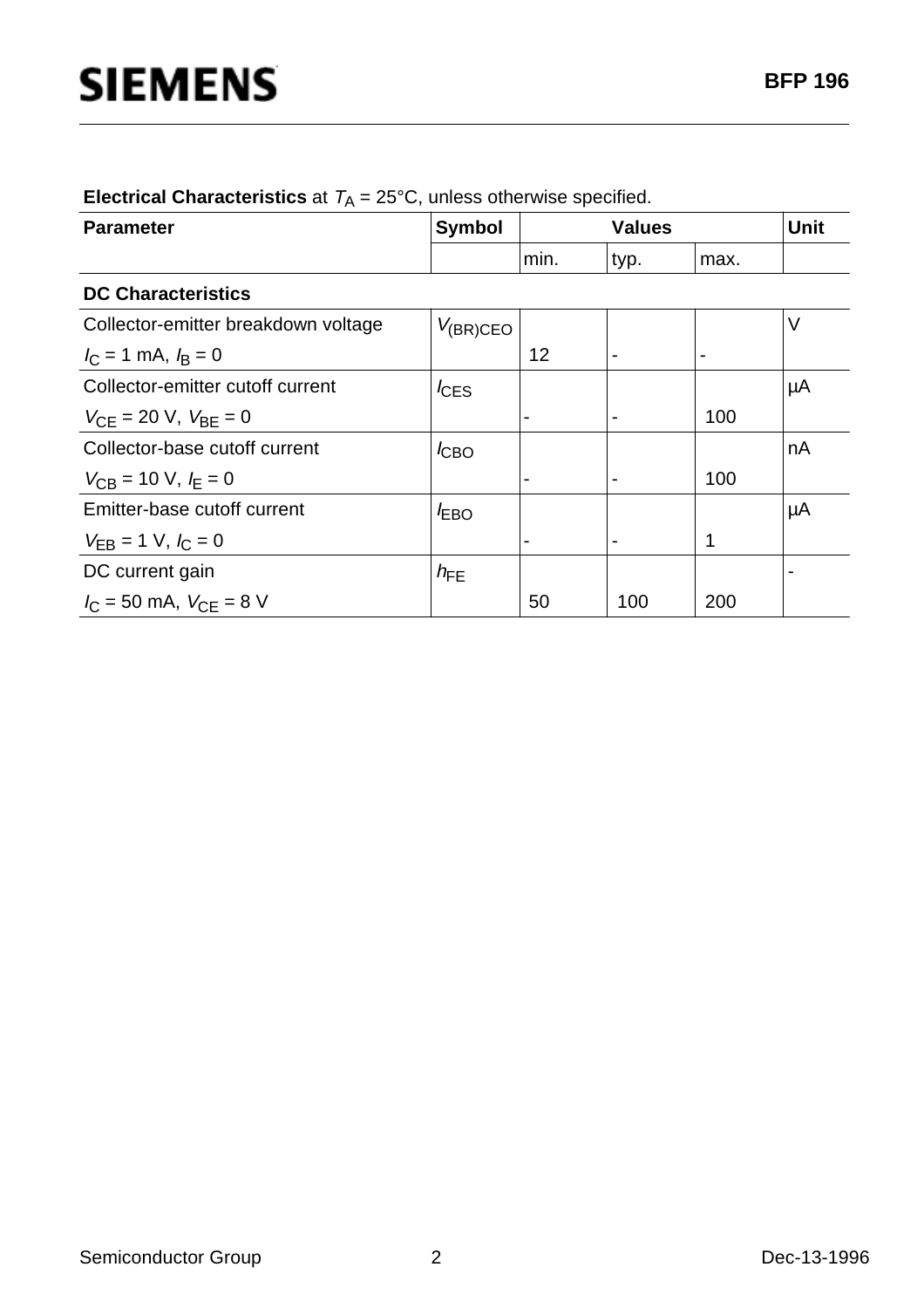| <b>Parameter</b>                                         | <b>Symbol</b>     |      | <b>Values</b> |                              |     |
|----------------------------------------------------------|-------------------|------|---------------|------------------------------|-----|
|                                                          |                   | min. | typ.          | max.                         |     |
| <b>AC Characteristics</b>                                |                   |      |               |                              |     |
| <b>Transition frequency</b>                              | $f_{\mathcal{T}}$ |      |               |                              | GHz |
| $I_C$ = 70 mA, $V_{CE}$ = 8 V, $f$ = 500 MHz             |                   | 5    | 7.5           | $\qquad \qquad \blacksquare$ |     |
| Collector-base capacitance                               | $C_{\rm cb}$      |      |               |                              | рF  |
| $V_{CB}$ = 10 V, $f$ = 1 MHz                             |                   |      | 0.97          | 1.4                          |     |
| Collector-emitter capacitance                            | $C_{\rm ce}$      |      |               |                              |     |
| $V_{CE}$ = 10 V, $f$ = 1 MHz                             |                   |      | 0.3           |                              |     |
| Emitter-base capacitance                                 | $C_{eb}$          |      |               |                              |     |
| $V_{EB} = 0.5 V, f = 1 MHz$                              |                   |      | 3.7           |                              |     |
| Noise figure                                             | $\sqrt{F}$        |      |               |                              | dB  |
| $I_C = 20$ mA, $V_{CE} = 8$ V, $Z_S = Z_{Sopt}$          |                   |      |               |                              |     |
| $f = 900$ MHz                                            |                   |      | 1.5           |                              |     |
| $f = 1.8$ GHz                                            |                   |      | 2.5           | $\overline{\phantom{a}}$     |     |
| 2)<br>Power gain                                         | $G_{\text{ma}}$   |      |               |                              |     |
| $I_C = 50$ mA, $V_{CE} = 8$ V, $Z_S = Z_{Sopt}$          |                   |      |               |                              |     |
| $Z_L = Z_{Lopt}$                                         |                   |      |               |                              |     |
| $f = 900$ MHz                                            |                   |      | 16            |                              |     |
| $f = 1.8$ GHz                                            |                   |      | 10            |                              |     |
| Transducer gain                                          | $ S_{21e} ^2$     |      |               |                              |     |
| $I_C = 50$ mA, $V_{CE} = 8$ V, $Z_S = Z_L = 50$ $\Omega$ |                   |      |               |                              |     |
| $f = 900$ MHz                                            |                   |      | 12.5          |                              |     |
| $f = 1.8$ GHz                                            |                   |      | 6.5           |                              |     |

| <b>Electrical Characteristics</b> at $T_A = 25^{\circ}$ C, unless otherwise specified. |  |  |  |
|----------------------------------------------------------------------------------------|--|--|--|
|----------------------------------------------------------------------------------------|--|--|--|

2)  $G_{\text{ma}} = |S_{21}/S_{12}|$  (k-(k<sup>2</sup>-1)<sup>1/2</sup>)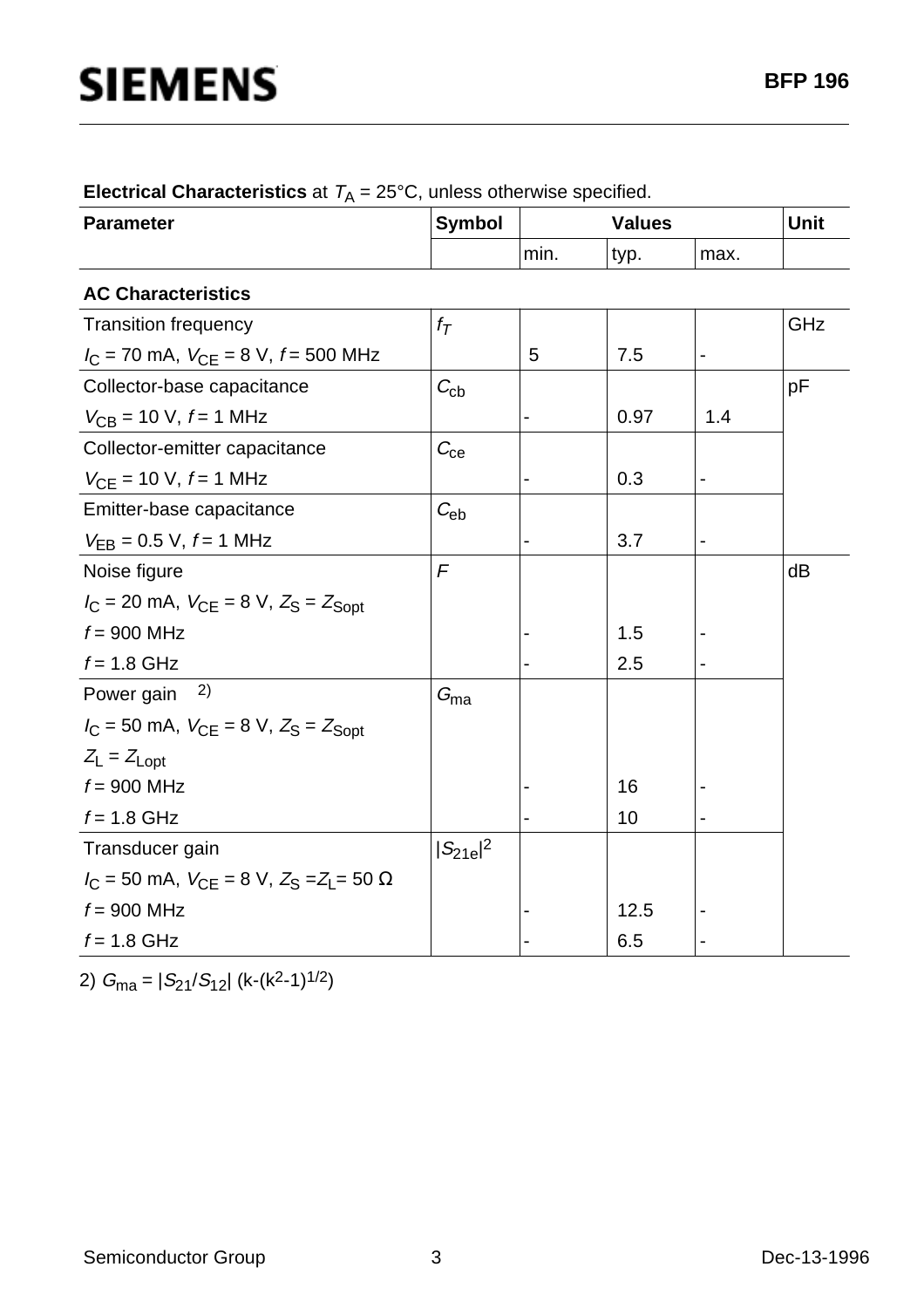# **SIEMENS**

|  | SPICE Parameters (Gummel-Poon Model, Berkeley-SPICE 2G.6 Syntax) : |
|--|--------------------------------------------------------------------|
|  |                                                                    |

| <b>Transistor Chip Data</b> |         |                          |         |                |                              |             |          |                          |  |
|-----------------------------|---------|--------------------------|---------|----------------|------------------------------|-------------|----------|--------------------------|--|
| $IS =$                      | 1.7264  | fA                       | $BF =$  | 125            | $\overline{\phantom{0}}$     | $NF =$      | 0.80012  | $\overline{\phantom{a}}$ |  |
| $VAF =$                     | 20      | V                        | $IKF =$ | 0.4294         | A                            | $ISE =$     | 119.22   | fA                       |  |
| $NE =$                      | 1.1766  | $\overline{\phantom{a}}$ | $BR =$  | 10.584         | $\overline{\phantom{a}}$     | $NR =$      | 0.94288  | $\overline{\phantom{a}}$ |  |
| $VAR =$                     | 3.8128  | V                        | $IKR =$ | 0.019511       | A                            | $ISC =$     | 4.8666   | fА                       |  |
| $NC =$                      | 0.88299 | $\blacksquare$           | $RB =$  | 1.2907         | $\Omega$                     | $IRB =$     | 0.084011 | mA                       |  |
| $RBM =$                     | 1       | $\Omega$                 | $RE =$  | 0.75103        | $\Omega$                     | $RC =$      | 0.27137  | $\Omega$                 |  |
| $CJE =$                     | 13.325  | fF                       | $VJE =$ | 0.7308         | V                            | $MJE =$     | 0.33018  | ä,                       |  |
| $TF =$                      | 23.994  | ps                       | $XTF =$ | 0.44322        | $\overline{\phantom{0}}$     | $VTF =$     | 0.1      | V                        |  |
| $ITF =$                     | 1.9775  | mA                       | $PTF =$ | $\mathbf 0$    | deg                          | $CJC =$     | 1667     | fF                       |  |
| $VJC =$                     | 0.73057 | V                        | $MJC =$ | 0.3289         | $\Box$                       | $XCJC =$    | 0.29998  | $\blacksquare$           |  |
| $TR =$                      | 2.2413  | ns                       | $CJS =$ | $\overline{0}$ | fF                           | $VJS =$     | 0.75     | V                        |  |
| $MJS =$                     | 0       | $\overline{\phantom{a}}$ | $XTB =$ | $\overline{0}$ | $\overline{\phantom{a}}$     | $EG =$      | 1.11     | eV                       |  |
| $XTI =$                     | 3       |                          | $FC =$  | 0.50922        | $\qquad \qquad \blacksquare$ | <b>TNOM</b> | 300      | Κ                        |  |

All parameters are ready to use, no scalling is necessary. Extracted on behalf of SIEMENS Small Signal Semiconductors by: Institut für Mobil-und Satellitenfunktechnik (IMST) © 1996 SIEMENS AG

### **Package Equivalent Circuit:**



For examples and ready to use parameters please contact your local Siemens distributor or sales office to obtain a Siemens CD-ROM or see Internet: http://www.siemens.de/Semiconductor/products/35/35.htm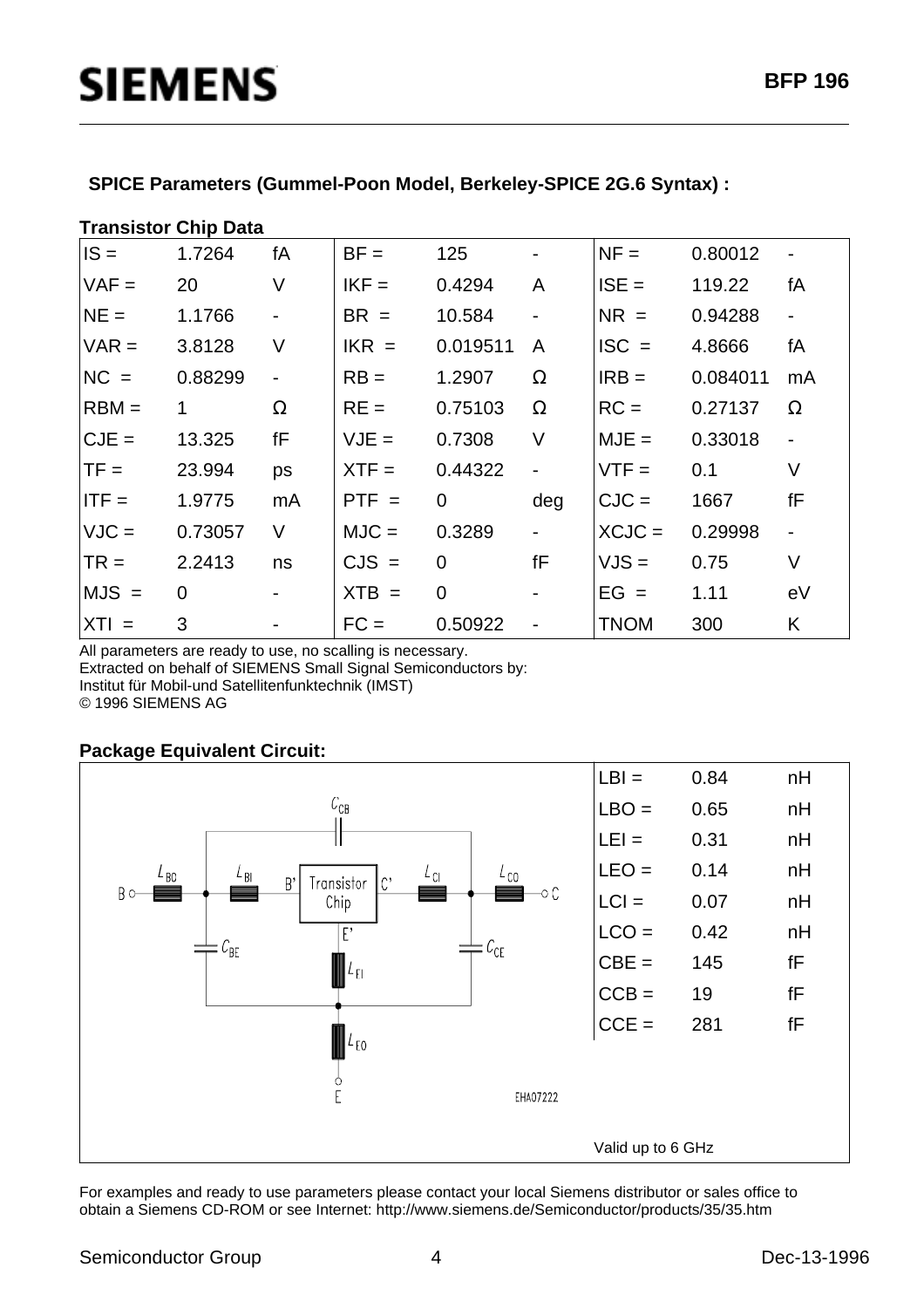## **SIEMENS**

### **Total power dissipation**  $P_{\text{tot}} = f(T_A^*, T_S)$

\* Package mounted on epoxy



**Permissible Pulse Load**  $R_{th,JS} = f(t_p)$ 



**Permissible Pulse Load**  $P_{\text{totmax}}/P_{\text{totDC}} = f(t_p)$ 

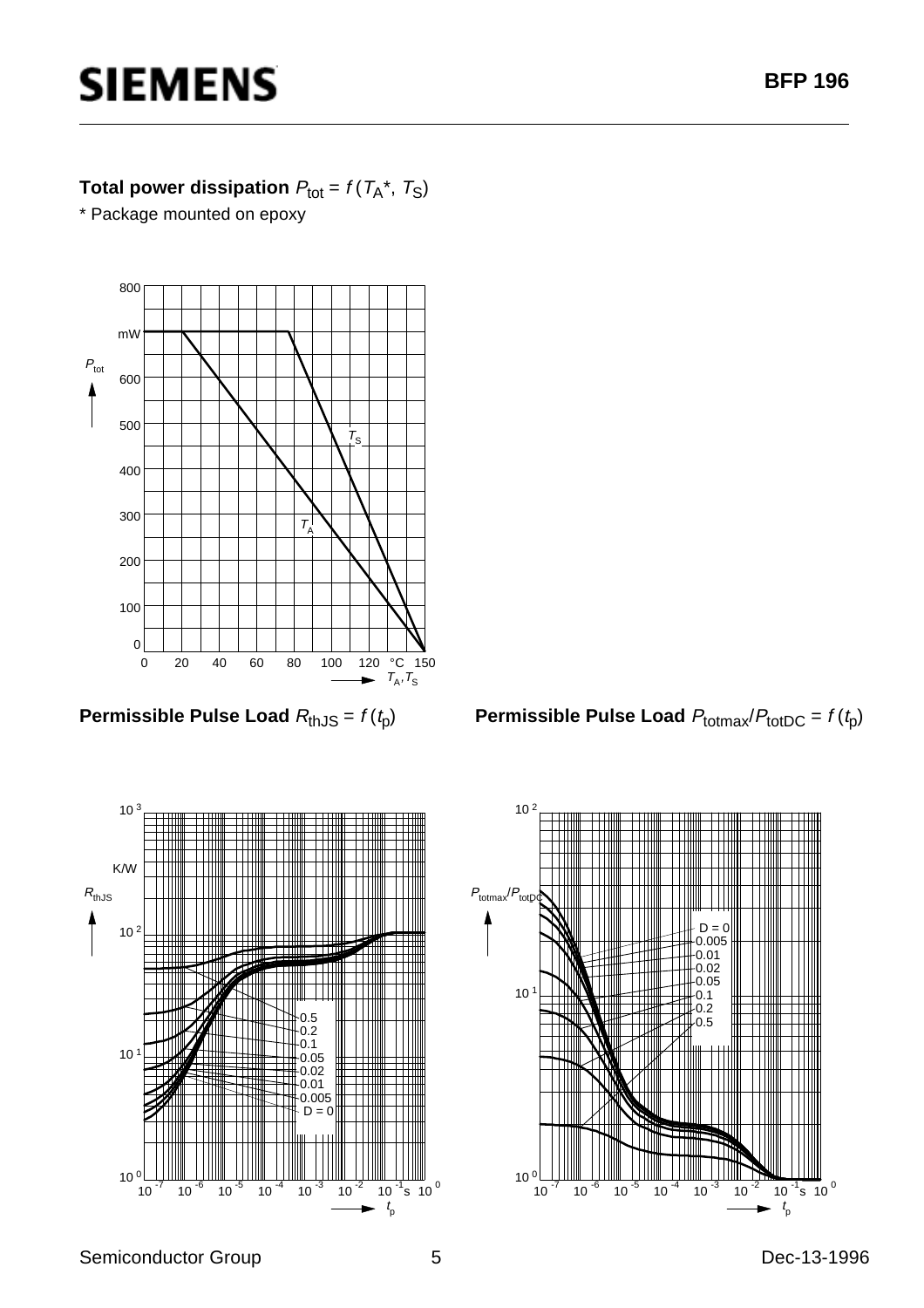### **Collector-base capacitance**  $C_{\text{cb}} = f(V_{\text{CB}})$  $V_{BE} = v_{be} = 0, f = 1MHz$

**SIEMENS** 



Power Gain 
$$
G_{\text{ma}}
$$
,  $G_{\text{ms}} = f(l_C)$   
 $f = 0.9 \text{GHz}$ 

 $V_{CE}$  = Parameter



### **Transition frequency**  $f_T = f(l_C)$

#### $V_{CE}$  = Parameter



## **Power Gain**  $G_{\text{ma}}$ ,  $G_{\text{ms}} = f(I_C)$

 $f = 1.8$ GHz

 $V_{CF}$  = Parameter